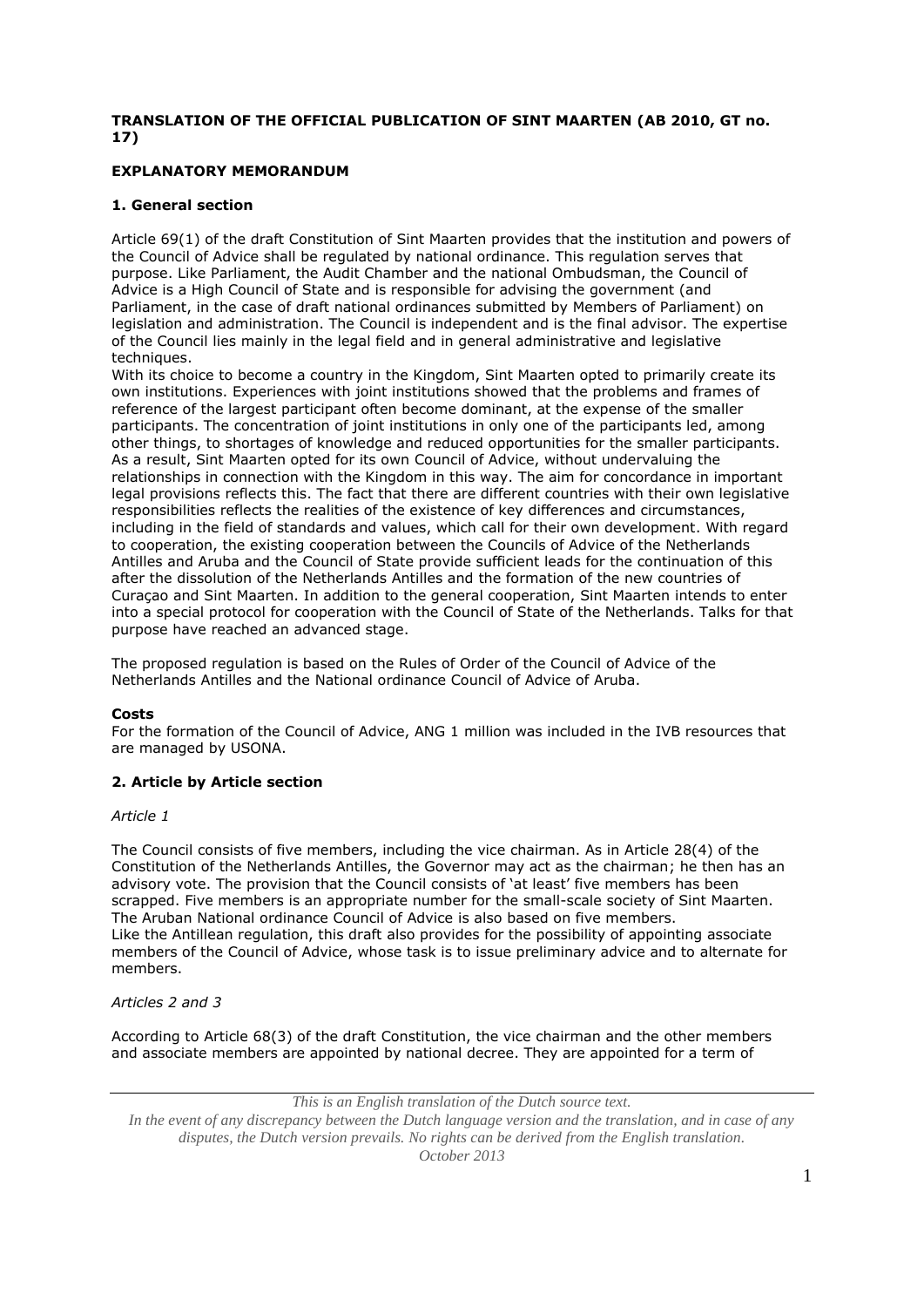seven years and may be reappointed immediately. Unlike the regulation of the Netherlands Antilles, in which the Governor appointed the members of the Council, the members are appointed on the nomination of the Minister of General Affairs, by agreement with the Minister of Justice, for a term of seven years. According to Article 28(2) of the Constitution of the Netherlands Antilles, the members of the Council do not hold office for longer than five years, but may be reappointed immediately. The reason for extending the term by two years is to promote continuity and consistency. No limit has been set for the number of terms of office. The Council is consulted on the appointment of the vice chairman; the Council makes recommendations for the appointment of the other members.

# *Article 4*

This provision was not found in the Rules of Order of the Council of Advice of the Netherlands Antilles. In connection with the tasks and activities of the Council, it is reasonable that a member should be a resident of Sint Maarten. Members should know the standards and values of the society well in order to be able to give expert advice on draft legislation. It is not required that members of the Council also hold Dutch nationality. The current regulation does not contain this requirement either. This requirement is included for the associate members. In this way, the best possible use can be made of the available expertise, for instance of a Dutch national living in Curaçao.

### *Article 5*

This regulation concerning family ties is also included in the 2002 Antillean National ordinance General Audit Chamber, the draft National ordinance General Audit Chamber for the country of Sint Maarten and the Aruban National ordinance Council of Advice, among others.

### *Article 6*

According to Article 68(5) of the draft Constitution, the legal position of the members of the Council of Advice is regulated by or pursuant to national ordinance. This regulation is divided over a number of provisions. Article 6 contains the grounds for the suspension of Council members. If one of the circumstances referred to in paragraph 1 arises, the person concerned must be suspended; paragraph 2 is a discretionary power. The Antillean regulation does not contain any explicit rules on the suspension and dismissal of members of the Council of Advice. The Aruban regulation referred to the institution of preliminary judicial investigations regarding a criminal offence as the sole grounds for suspension (Article 8(b)). The said grounds are consistent with the reasons for the

suspension of judges of the Common Court of Justice in the Kingdom Act on the Common Court of Justice.

## *Article 7*

Article 7 contains the grounds for the dismissal of members of the Council. The regulation is consistent with Article 4 of the Aruban National ordinance Council of Advice and the Draft of the Kingdom Act on the Common Court of Justice. The loss of domicile has been added.

## *Article 8*

If there is an intention to suspend or dismiss a member of the Council, the person concerned will be given an opportunity to give his opinion on this, unless no discussion is possible on the intention, such as when the age of 70 has been reached. The regulation is consistent with Article 6 of the Aruban National ordinance Council of Advice.

*This is an English translation of the Dutch source text.*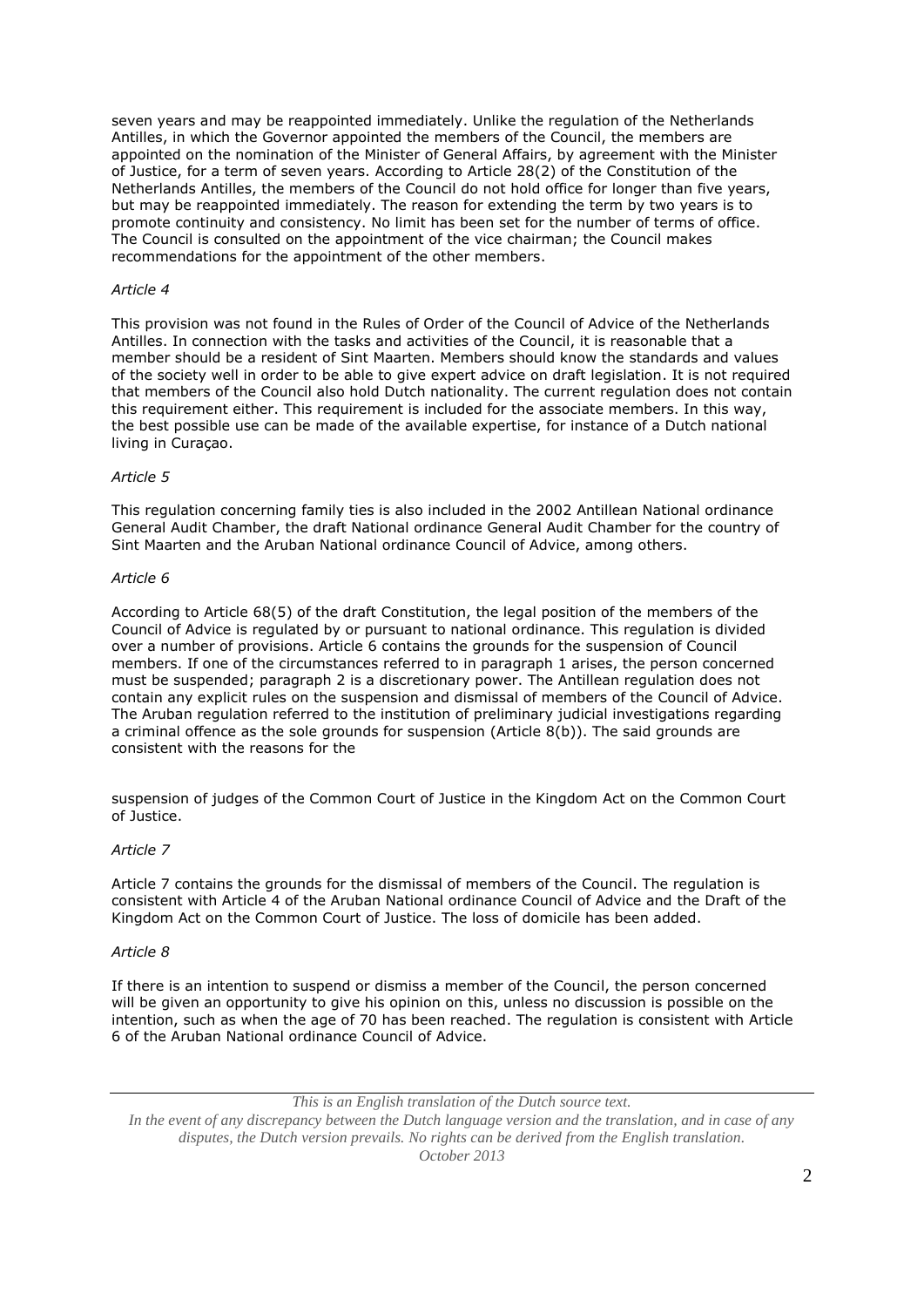# *Article 9*

The financial provisions for the members of the Council are regulated by national decree, containing general measures. A part-time position is assumed. Regulation at the national ordinance level is not required by the Constitution, as Article 67 of the draft Constitution explicitly allows delegation. As a result, remuneration can be applied more flexibly.

## *Article 10*

If the vice chairman is unable to attend or is absent, he is replaced by the longest-serving member present, in terms of order of appointment. 'Absent' provides for the case that a vacancy arises. The Article is based on Article 11 of the Rules of Order of the Council of Advice of the Netherlands Antilles.

## *Article 11*

A secretariat will be attached to the Council, headed by a secretary. The aim is a secretariat consisting of three lawyers and a documentalist, which will support the Council in drawing up advisory reports. Particularly in the start-up phase, the aim will be to cooperate at the official level with the legislative department of the Council of State for the Kingdom. Cooperation with a secretariat of another Sint Maarten advisory council, such as the Social and Economic Council, can also be considered.

Unlike membership, the position of secretary of the Council of Advice is a full-time job. The secretary need not be a lawyer. A relevant university degree is required. In this way, it will be possible to make use of a larger circle of potentially suitable persons. Although, in view of the nature of the work of the Council, it is highly preferable that members of the Council of Advice should be lawyers, it is possible to vary from this, for example for reasons of special administrative experience.

# *Article 13*

Article 32(1) of the Constitution of the Netherlands Antilles provides that the Council of Advice must be consulted by the Governor regarding all draft national ordinances that the Governor wishes to present for the approval of Parliament or that Parliament has submitted to the Governor for adoption. In the case of government drafts, advice will be provided before the draft is submitted to Parliament. If a draft is presented by a Member of Parliament, advice will be provided before it is adopted by the Governor. This was problematic. After all, there are no means to amend the draft after it has been approved by Parliament. Through the new formulation, which is drawn from the Aruban regulation, the problem with draft legislation submitted by Members of Parliament is now avoided.

The possibility for the Council to take decisions in administrative disputes in accordance with rules to be laid down by national ordinance (Article 35 of the Constitution of the Netherlands Antilles) has been omitted. No use was ever made of that possibility.

# *Article 14*

This provision is based on Article 67(4) of the draft Constitution. The Netherlands Antillean regulation also provided for the possibility of issuing advice at the Council's own initiative and providing advice at the initiative of Parliament.

### *Article 17*

This regulation is derived from Article 14 of the Rules of Order of the Council of Advice of the Netherlands Antilles.

# *Article 21*

*This is an English translation of the Dutch source text.*